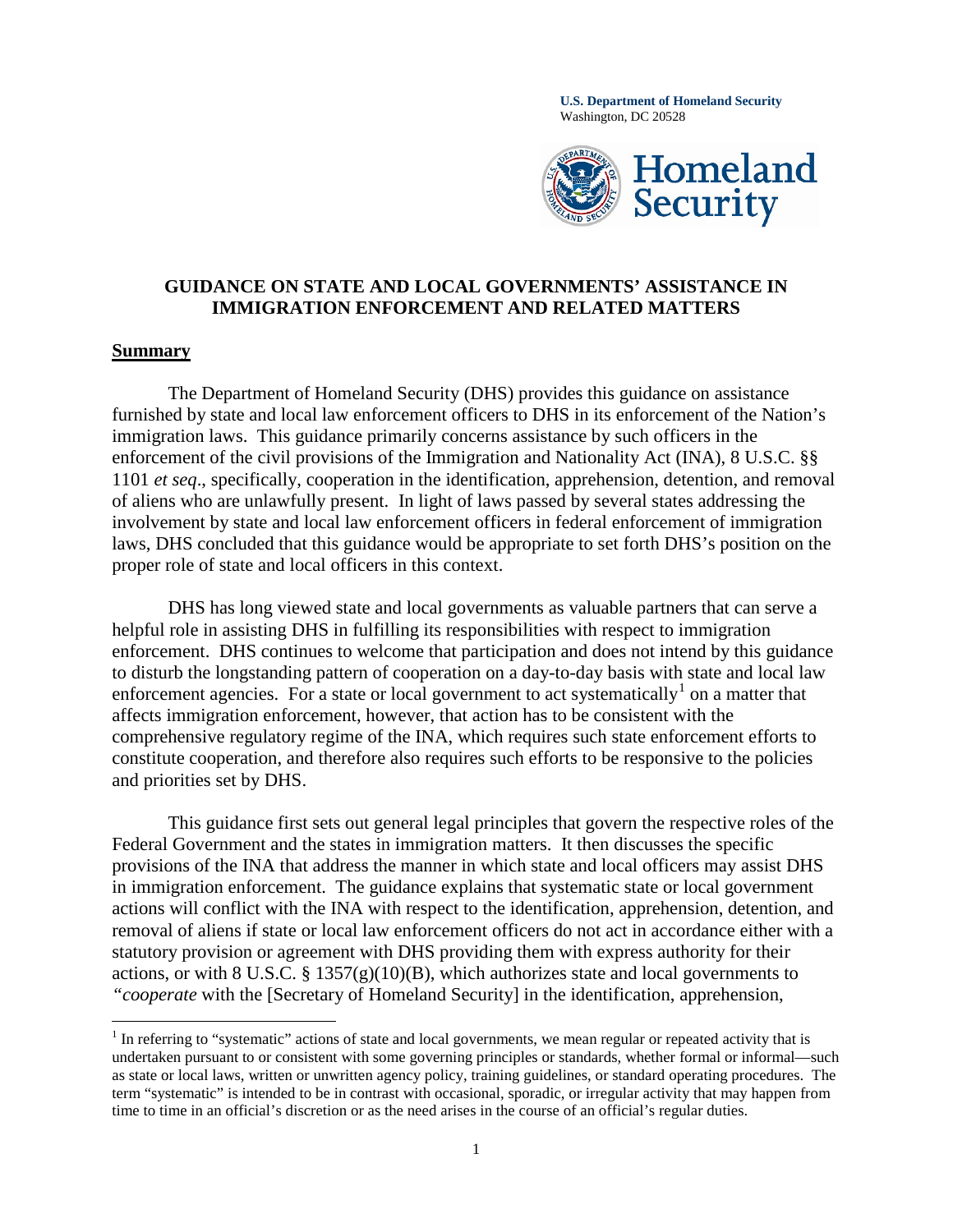detention, or removal of aliens not lawfully present in the United States" (emphasis added). Under that provision, a state or local government's action must constitute genuine *cooperation*  with DHS to avoid infringing on the Federal Government's authority. Applying that basic requirement, the guidance provides non-exhaustive lists of examples of state and local government actions related to immigration enforcement that are permissible and examples that would infringe on the Federal Government's authorities and discretion.<sup>[2](#page-1-0)</sup>

## **I. GENERAL LEGAL PRINCIPLES**

#### **A. Responsibilities of the Federal Government over Immigration**

Congress's power over immigration and naturalization derives from the U.S. Constitution's Commerce Clause, U.S. Const. Art. I, § 8, cl. 3, related constitutional authorities concerning foreign relations, and its power to "establish an uniform Rule of Naturalization." U.S. Const. Art. I, § 8, cl. 4. Authority to regulate immigration and matters concerning aliens in or seeking to enter the United States is vested with the Federal Government. *See, e.g.*, *Toll v. Moreno*, 458 U.S. 1, 10 (1982); *De Canas v. Bica*, 424 U.S. 351, 354 (1976). Control of immigration is a "fundamental sovereign attribute." *Shaughnessy v. United States ex rel. Mezei*, 345 U.S. 206, 210 (1953). As the Supreme Court has explained, the Nation's immigration policy "is vitally and intricately interwoven with contemporaneous policies in regard to the conduct of foreign relations [and] the war power," and "so exclusively entrusted to the political branches" of the National Government as "to be largely immune from judicial inquiry or interference." *Harisiades v. Shaughnessy*, 342 U.S. 580, 588-89 (1962).

The primary means by which the Federal Government exercises this authority is through the INA, which is a comprehensive statute that addresses virtually all matters related to immigration.<sup>[3](#page-1-1)</sup> See Chamber of Commerce v. Whiting, 131 S. Ct. 1968, 1973 (2011) (the INA "established a 'comprehensive federal statutory scheme for regulation of immigration and naturalization' and set 'the terms and conditions of admission to the country and the subsequent treatment of aliens lawfully in the country'" (quoting *De Canas*, 424 U.S. at 353, 359)); *Elkins v. Moreno*, 435 U.S. 647, 664 (1978) (describing the INA "as a comprehensive and complete code covering all aspects of admission of aliens to this country").

<span id="page-1-0"></span> $2$  Given its statutory and regulatory authority over immigration and naturalization matters, as well as its longstanding experience and expertise in enforcing the Nation's immigration laws, DHS is uniquely situated to interpret the INA and determine what actions assist and what actions undermine its efforts. DHS accordingly issues this memorandum pursuant to the Secretary's authority to issue such instructions and to take such other actions as she deems necessary for carrying out her authority in the enforcement of laws relating to the immigration and naturalization of aliens. 8 U.S.C. § 1103(a)(3).

<span id="page-1-1"></span><sup>&</sup>lt;sup>3</sup> This is not to suggest that the INA is the only statute by which the Federal Government has exercised its authority to regulate immigration or matters concerning aliens. Various other federal statutes address discrete aspects related to aliens and immigration. Although the focus of this guidance is on the INA because it is the primary statute in this field, the background principles discussed in this introduction are equally applicable to other federal laws that concern aliens and immigration. *Cf*. 8 U.S.C. § 1101(a)(17) (defining the term "immigration laws" as including the INA "and all laws, conventions, and treaties of the United States relating to the immigration, exclusion, deportation, expulsion, or removal of aliens").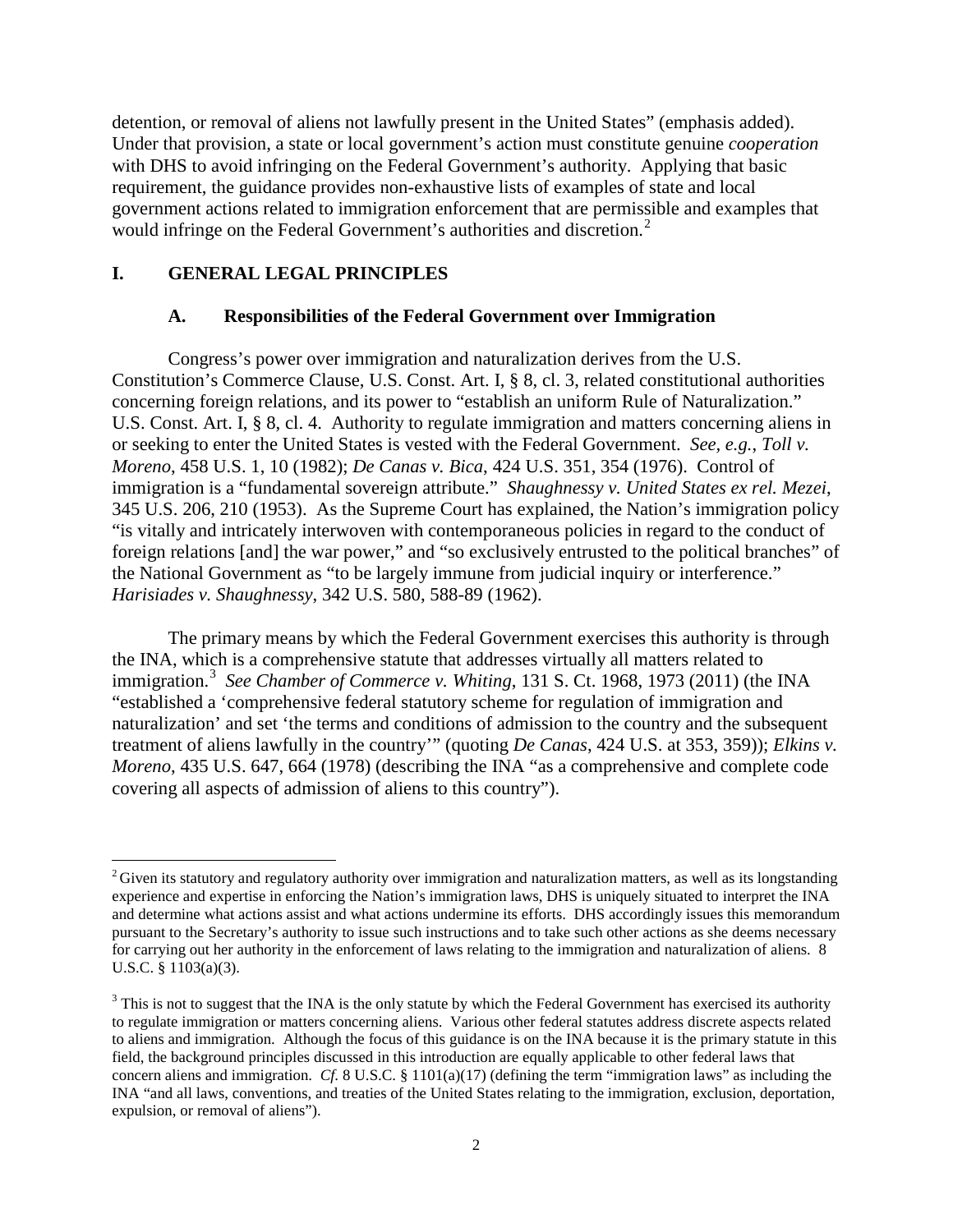The INA allocates various responsibilities for its implementation and enforcement to the President and a number of Executive Branch officials, including the Secretary of Homeland Security, the Attorney General, and the Secretary of State. *See* 8 U.S.C. § 1103(a)(1); *Sale v. Haitian Centers Council, Inc.*, 508 U.S. 155, 171-72 (1993) (noting, in a pre-DHS case, distribution of authority under the INA to various federal officials). The Secretary of Homeland Security is responsible, among other duties, for enforcing the civil provisions of the INA, including those involving the investigation, arrest, and detention of aliens who are subject to removal; for instituting and prosecuting removal proceedings before the Department of Justice's Executive Office for Immigration Review (EOIR); for the actual removal of aliens; for developing and implementing national immigration policies and priorities; and for assisting the Attorney General in enforcing the criminal provisions of the INA. *See* 8 U.S.C. § 1103(a)(1); *see also* 6 U.S.C. §§ 202(5) (providing DHS with the authority to "establish[] national immigration enforcement policies and priorities"); 271(a)(3)(D) (providing DHS with the authority to "establish national immigration services policies and priorities").

The INA's text and underlying congressional intent reveal a complex and multi-faceted set of objectives relating to various aspects of the immigration and naturalization system. The Federal Government has not adopted a one-dimensional focus in which the sole considerations for those who violate restrictions related to the entry and presence of aliens are removal, sanctions, or both. To be sure, removal and sanctions are significant elements of the purposes and objectives as defined by Congress and DHS. *See, e.g.*, 8 U.S.C. §§ 1182(a)(6)(A) (providing ground of removability for aliens who are present in the United States without being admitted or paroled); 1227(a)(1)(B) (providing ground of removability for aliens who are present in the United States in violation of law after being admitted); 1325 (providing criminal prohibition for aliens entering or attempting to enter the United States in violation of law). But these ends are to be pursued consistently and simultaneously with several others. For example, the Federal Government seeks to be welcoming to those aliens who are in the United States legally and to protect them from undue harassment. *See Hines v. Davidowitz*, 312 U.S. 52, 73 (1941). Even for those aliens present in the United States without lawful immigration status, the Federal Government has extended various humanitarian protections. *See, e.g.*, 8 U.S.C. §§ 1158 (asylum); 1254a (temporary protected status);  $1227(a)(1)(E)(iii)$  (humanitarian waiver of deportability to assure family unity); 1229b(b) (cancellation of removal); 1182(d)(5) (parole); 1101(a)(15)(T) (visas for certain victims of human trafficking); and 1101(a)(15)(U) (visas for certain victims of criminal activity who have suffered substantial physical or mental abuse). In its administration and enforcement of the INA, DHS also may properly consider issues of foreign relations, as well as the potential impact of certain enforcement techniques or initiatives on citizens and lawfully present aliens or on federal, state, and local law enforcement efforts under other laws. DHS's administration and enforcement of the INA necessarily reflect and embody these multiple and sometimes competing goals. Moreover, DHS must act within the constraints of limited resources and therefore must carefully prioritize its efforts in order to carry out its mandate.<sup>[4](#page-2-0)</sup>

<span id="page-2-0"></span> <sup>4</sup> *See, e.g.*, Memorandum from John Morton, Director, U.S. Immigration and Customs Enforcement, titled "Exercising Prosecutorial Discretion Consistent with the Civil Immigration Enforcement Priorities of the Agency for the Apprehension, Detention, and Removal of Aliens" (June 17, 2011), available at [http://www.ice.gov/doclib/secure-communities/pdf/prosecutorial-discretion-memo.pdf;](http://www.ice.gov/doclib/secure-communities/pdf/prosecutorial-discretion-memo.pdf) 

Memorandum from John Morton, Director, U.S. Immigration and Customs Enforcement, titled "Civil Immigration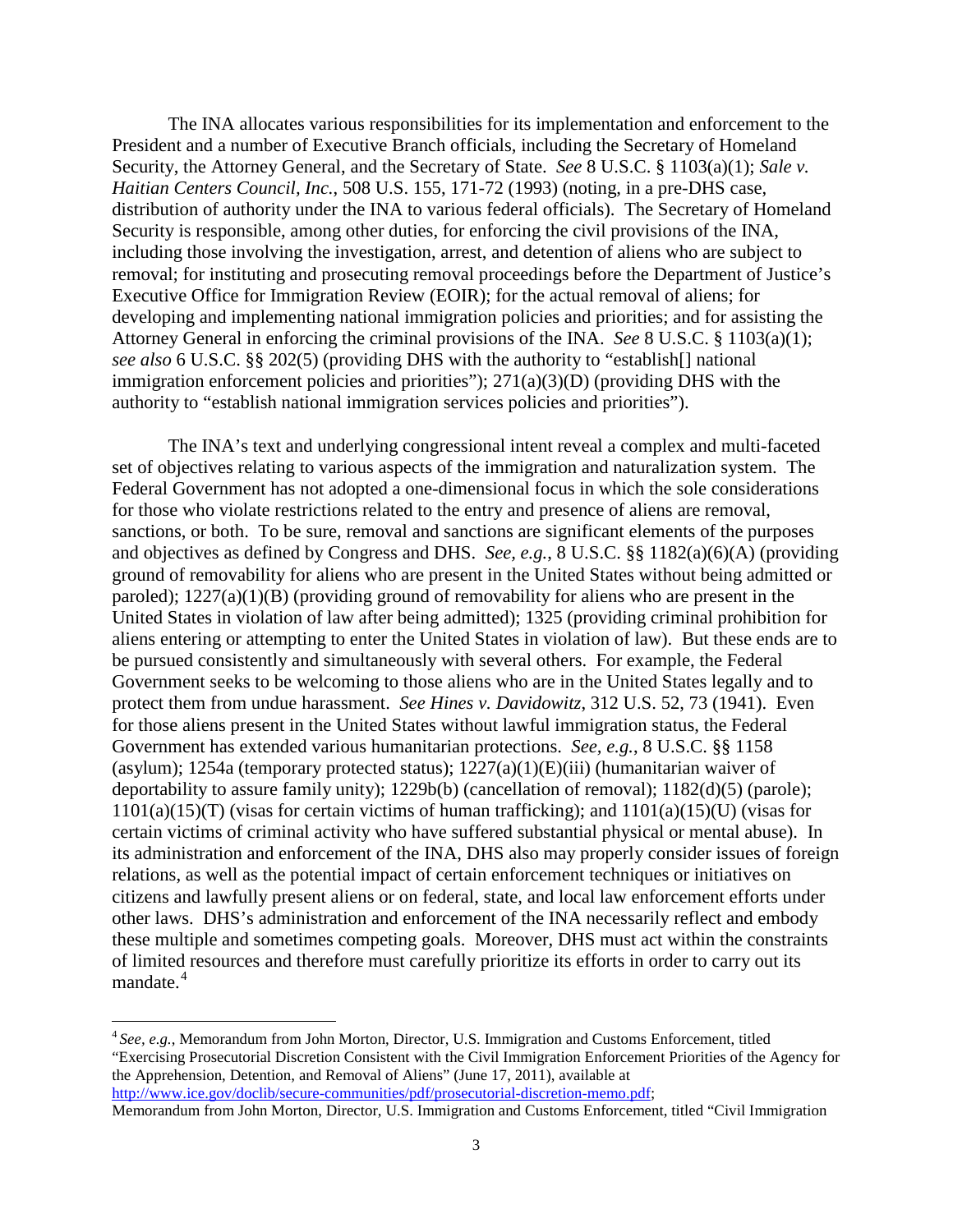Whenever authority to enforce *any* Act of Congress is assigned to officers of the Executive Branch, the responsible officers are understood to be vested with broad and presumptively unreviewable discretion in deciding whether and how to enforce the Act in given circumstances. That is true whether the agency is invoking criminal, civil, or administrative process. *See, e.g.*, *Heckler v. Chaney*, 470 U.S. 821, 831-32 (1985). The Supreme Court has recognized that prosecutorial discretion is especially important in the immigration enforcement context. *Reno v. American-Arab Anti-Discrimination Committee*, 525 U.S. 471, 489 (1999) (observing that prosecutorial discretion has long been "a special province of the Executive," and finding that the considerations underlying such prerogative "are greatly magnified in the deportation context"); *see also United States ex rel. Knauff v. Shaughnessy*, 338 U.S. 537, 543 (1950) (noting that discretion is essential in the administration of the immigration laws, as "flexibility and the adaptation of the congressional policy to infinitely variable conditions constitute the essence of the program"); *Matter of E-R-M- & L-R-M-*, 25 I. & N. Dec. 520, 522- 24 (BIA 2011) (discussing the broad authority DHS has in exercising its prosecutorial discretion in initiating removal proceedings). By charging DHS with primary responsibility for enforcement of federal immigration laws, Congress intended for DHS to use its expertise in calibrating its actions so as to ensure the varied and sometimes competing objectives involved in immigration are appropriately balanced.

Consistent with the broad range of enforcement discretion infused in the INA, U.S. Immigration and Customs Enforcement (ICE) agents and officers, U.S. Customs and Border Protection (CBP) agents and officers, and U.S. Citizenship and Immigration Services (USCIS) officers appropriately exercise discretion in their daily activities in the field. DHS agents, officers, and attorneys also exercise discretion in deciding whether to institute charges against an alien or what charges to bring, whether to oppose applications for discretionary relief, and whether and when to execute a removal order. These and other exercises of discretion by ICE, CBP, and USCIS agents and officers are, of course, subject to the supervision and control of superior DHS officials and, ultimately, the Secretary.

### **B. General Principles Governing Assistance by State and Local Officers in Immigration Enforcement**

DHS has long viewed state and local governments as valuable partners that can provide meaningful assistance to DHS with respect to immigration matters. Although only the Federal Government may establish national immigration policy and the comprehensive schemes for administering and enforcing that policy, state and local governments undoubtedly have legitimate interests in certain matters concerning aliens and retain, under their reserved powers, some authority to act on certain matters that may affect aliens and immigration. *See De Canas*, 424 U.S. at 355 (acknowledging that not "every state enactment which in any way deals with aliens is a regulation of immigration and thus per se pre-empted by [the Federal Government's] constitutional power, whether latent or exercised."). State governments do not have authority, however, to directly regulate aliens and immigration, *id.* at 358, such as by determining which

 Enforcement: Priorities for the Apprehension, Detention, and Removal of Aliens" (Mar. 2, 2011), available at [http://www.ice.gov/doclib/news/releases/2011/110302washingtondc.pdf.](http://www.ice.gov/doclib/news/releases/2011/110302washingtondc.pdf)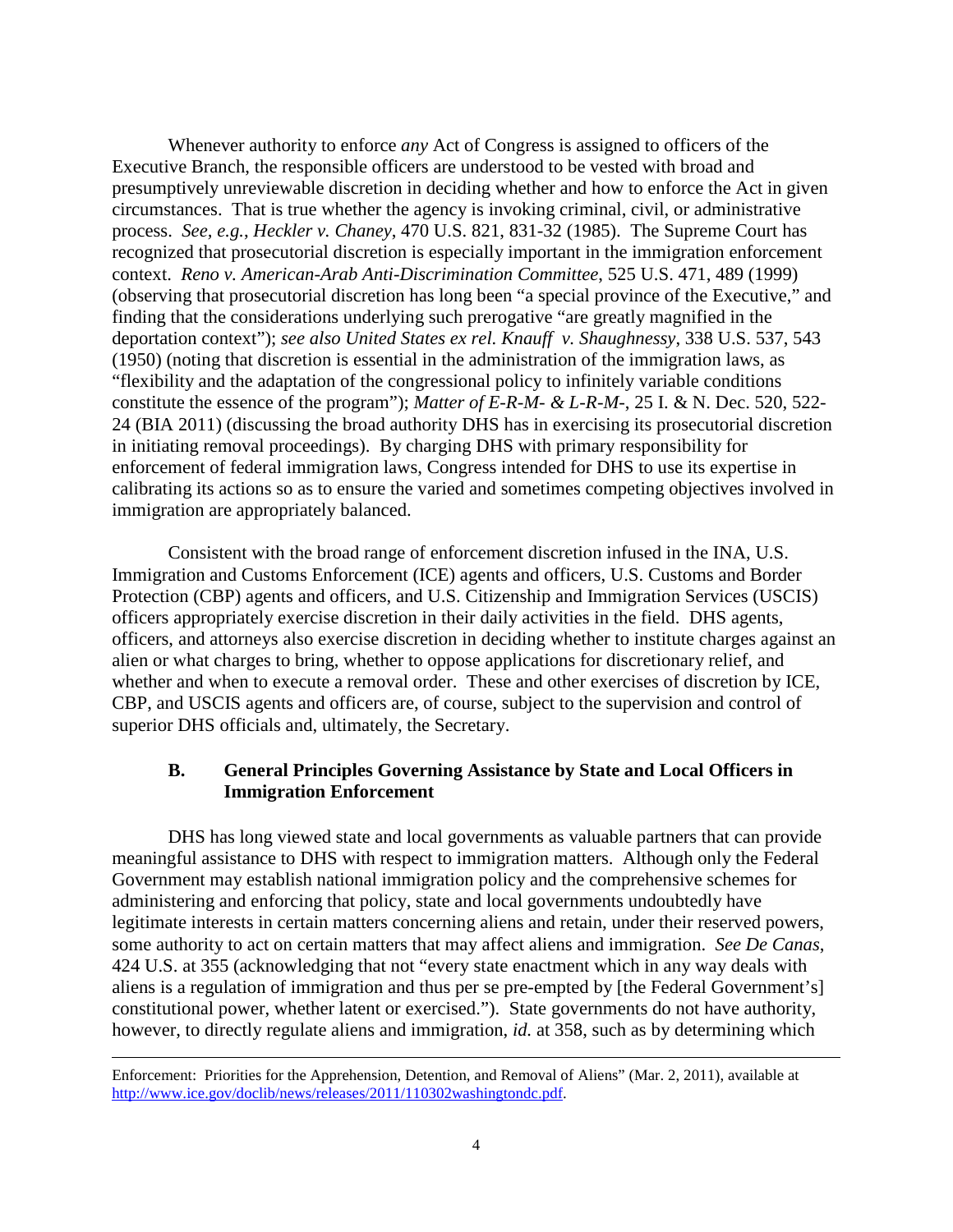aliens may be admitted to the United States or by setting the terms and conditions under which those aliens may remain. Moreover, state and local governments must be careful to ensure that their actions do not infringe upon the comprehensive regulatory regime of the INA. For a state or local government to act on a matter that affects aliens and immigration, that action cannot interfere with the Federal Government's authority to administer the INA.

The Constitution assigns responsibility for the regulation of immigration to the National Government because it concerns not a single state, but an aspect of the external relations of the Nation as a whole—in particular, the admission and treatment in the United States of the citizens or subjects of other nations. As with other matters concerning the Nation's external relations, the actions of "a single State" "can, at her pleasure, embroil us in disastrous quarrels with other nations." *Chy Lung v. Freeman*, 92 U.S. 275, 280 (1875). For "[e]xperience has shown that international controversies of the gravest moment, sometimes even leading to war, may arise from real or imagined wrongs to another's subjects inflicted, or permitted, by a government." *Hines*, 312 U.S. at 64. Reflecting these sensitivities, states also may not effect the "[l]egal imposition of distinct, unusual and extraordinary burdens and obligations upon aliens" or those believed to be aliens. *Id*. at 65-66.

Under the Supremacy Clause of the U.S. Constitution, U.S. Const. Art. VI, cl. 2, the judgments of the Federal Government in the execution of federal law must prevail over those of the states. *See City of New York v. United States*, 179 F.3d 29, 35 (2d Cir. 1999) (finding that two governments "cannot work without informed, extensive, and cooperative interaction of a voluntary nature between sovereign systems for the mutual benefit of each system. . . . The potential for deadlock . . . inheres in dual sovereignties, but the Constitution has resolved that problem in the Supremacy Clause . . . ."). Accordingly, to the extent that state or local involvement in a federal area is appropriate, such involvement must be consistently cooperative with federal efforts. In fact, in the long experience of DHS (and the Immigration and Naturalization Service before it), the on-the-ground assistance rendered by state and local governments to federal immigration enforcement officers has often been of this cooperative nature, with the former deferring to federal officers in deciding whether or how to proceed under the INA in particular cases or with respect to particular aliens when questions arise. That relationship is also reflected in the formation of task forces that include DHS officers and state and local law enforcement officers, such as Border Enforcement Security Task Forces (BESTs). It is also found in more informal, flexible interactions where state and local law enforcement assist federal authorities in issues related to immigration enforcement that arise through their routine local law enforcement duties. Where state and local officers and DHS officers work closely together, often along the U.S. border, state and local officers are responsive to the requests, needs, and guidance of the federal agency.<sup>[5](#page-4-0)</sup>

<span id="page-4-0"></span> $<sup>5</sup>$  The Federal Government may, at times, take a secondary, supporting role to a state enforcement effort that is</sup> primarily aimed at enforcing state law. State and local law enforcement officers may seek assistance in a state-led operation aimed at carrying out a state's own police powers, but request DHS assistance based on the knowledge that they may encounter an immigration issue in the course of that operation. Where DHS assists in these situations, DHS may take a secondary role in the overall operation, but the primary and lead role on any federal immigration issues encountered in the course of the operation.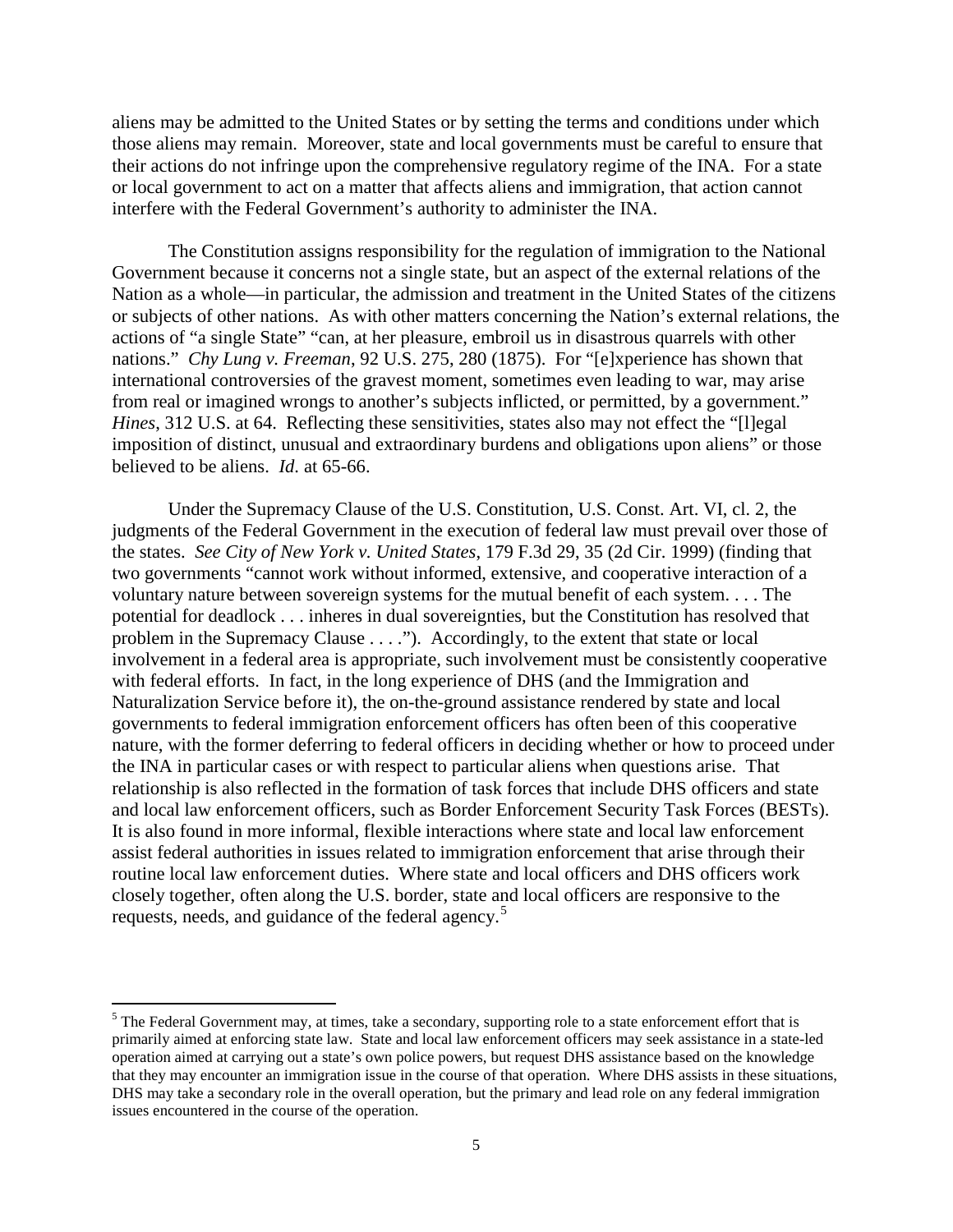As explained below, these principles regarding the relationship between DHS and state and local officers in the enforcement of federal immigration law are embodied in the INA itself.

### **II. INA PROVISIONS SPECIFICALLY GOVERNING SYSTEMATIC ASSISTANCE BY STATE AND LOCAL OFFICERS**

As noted above, DHS has long viewed state and local governments as valuable partners that can provide meaningful assistance to DHS in fulfilling its responsibilities with respect to enforcing the immigration laws. Those governments, however, must be careful to ensure that their actions do not infringe upon the comprehensive regulatory regime of the INA, including its vesting of enforcement authority and discretion in the Secretary, or upon the Federal Government's constitutional authority over foreign affairs. That is especially true with respect to the identification, apprehension, detention, and removal of aliens not lawfully present in the United States.<sup>[6](#page-5-0)</sup>

## **A. The General Statutory Framework Governing Assistance by State and Local Officers and Employees**

The basic premises of the relationship between federal officials and state and local law enforcement officers are embodied in federal law, which identifies and defines the role of state and local officers who assist federal officers in the identification, apprehension, detention, and removal of aliens under the INA. Congress has explicitly authorized state and local law enforcement officers to participate in enforcement actions in specified circumstances. *See, e.g.*, 8 U.S.C. §§ 1324(c) (providing that arrests for violation of the INA's criminal prohibitions against smuggling, transporting or harboring aliens may be made not only by federal immigration officers, but also by "all other officers whose duty it is to enforce criminal laws"); 1252c (authorizing state and local law enforcement officials to arrest aliens who are unlawfully present in the United States and were previously removed after being convicted of a felony but only if they have confirmed the status of such aliens with ICE); 1103(a)(10) (granting power to DHS to authorize state and local law enforcement officers, when an "actual or imminent mass influx of aliens . . . presents urgent circumstances requiring an immediate Federal response," to perform functions of federal immigration officers). Outside of such specific authorizations, 8 U.S.C. § 1357(g), entitled "Performance of immigration officer functions by State officers and employees," recognizes two additional avenues for state and local law enforcement officers to provide assistance to federal officials in enforcing the INA and identifies the permissible contours of that assistance.<sup>[7](#page-5-1)</sup>

First, 8 U.S.C. § 1357(g) allows DHS to enter into a written agreement with a state or a

<span id="page-5-0"></span> <sup>6</sup>  $6$  As the focus of this guidance is on state government actions related to the enforcement of restrictions imposed by the Federal Government on which aliens may enter the United States and the conditions under which aliens are permitted to remain, we do not address provisions in federal law concerning the authority of state governments to take actions relating to the grant or denial of certain benefits, services, or privileges to particular classes of aliens.

<span id="page-5-1"></span> $<sup>7</sup>$  In addition to authorizing cooperation between state and local law enforcement and federal officials on</sup> immigration enforcement, Congress has also specifically prohibited state or local governments from restricting communication with the Federal Government regarding immigration status of individuals. *See* 8 U.S.C. §§ 1373(a)-(b); 1644.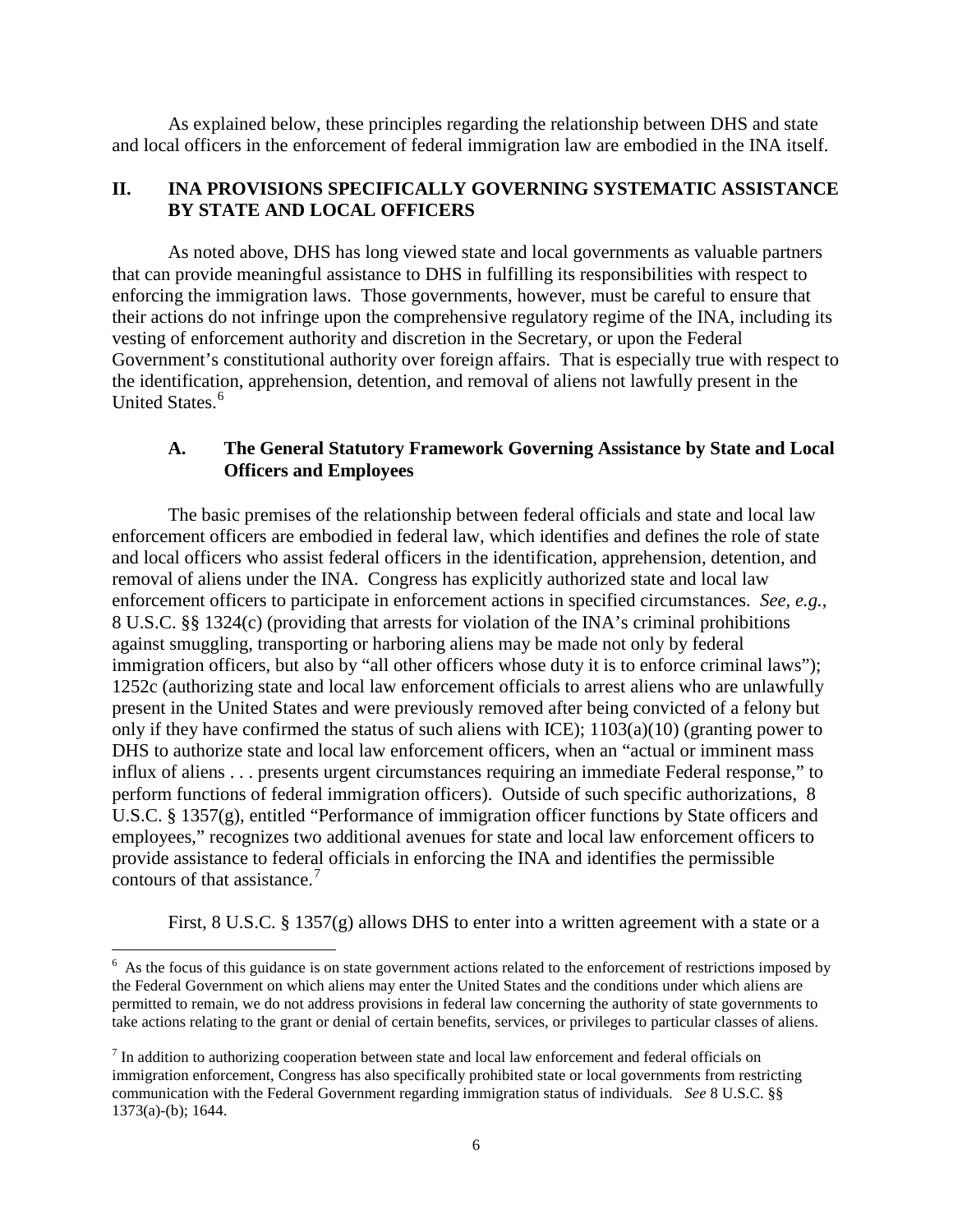political subdivision, to enlist its voluntary assistance in the performance of various tasks relating to the "investigation, apprehension, or detention of aliens in the United States." 8 U.S.C. §  $1357(g)(1)$ . Where this process is utilized, the state or political subdivision's officers' activities are limited both by the terms of the agreement—a so-called "287(g) Agreement"—and by the INA itself, which, among other conditions, requires that the state and local law enforcement officers who are conducting immigration enforcement operations are "qualified to perform a function of an immigration officer," have "knowledge of, and adhere to, Federal law relating to the function," and "have received adequate training regarding the enforcement of relevant Federal immigration laws." 8 U.S.C. § 1357(g)(1) and (2). Just as critically, all functions performed under a 287(g) Agreement "shall be subject to the direction and supervision of the [Secretary]." 8 U.S.C.  $\frac{8}{3}$  1357(g)(3). Exercising its authority under subsection 1357(g), DHS has entered into cooperative agreements with more than 60 state and local law enforcement agencies to allow appropriately trained and supervised state and local officers to perform enumerated immigration-related functions. These agreements have been designed to ensure that those officers exercise immigration enforcement authority in a manner that is consistent with the multifaceted federal objectives and priorities, and do so under federal supervision to preserve the flexibility and discretion called for under federal law.

Second, paragraph (10) of subsection 1357(g) allows state and local officers to participate in certain aspects of the enforcement of immigration laws outside of a formal written agreement, through formal or informal "cooperat[ion] with the [Secretary]." Paragraph (10) states:

Nothing in this subsection shall be construed to require an agreement under this subsection in order for any officer or employee of a State or political subdivision of a State -- (A) to communicate with the [Secretary] regarding the immigration status of any individual, including reporting knowledge that a particular alien is not lawfully present in the United States; or (B) otherwise to cooperate with the [Secretary] in the identification, apprehension, detention, or removal of aliens not lawfully present in the United States.

As contemplated by this provision, DHS has invited and accepted the assistance of state and local law enforcement personnel in a variety of contexts that lie outside of the written agreements provided for by paragraphs  $(1)$  -  $(9)$  of subsection 1357 $(g)$ , such as through BESTs, the Criminal Alien Program, Fugitive Operations Task Forces, and Operation Community Shield. Moreover, state and local law enforcement officers render assistance to DHS on a caseby-case basis as immigration matters come to their attention in the performance of their regular duties under state or local law.

Through these and other cooperative arrangements, state and local governments have been able to assist DHS in a manner that conforms to DHS's balanced administration of a complex immigration scheme and that is consistent with DHS's specific priorities and approach. In the next section, this memorandum elaborates upon the meaning of this requirement for state and local officers and employees to "cooperate" with the Secretary.

#### **B. Interpretation of "Cooperate"**

Under the INA, an officer or employee of a state or political subdivision of a state may,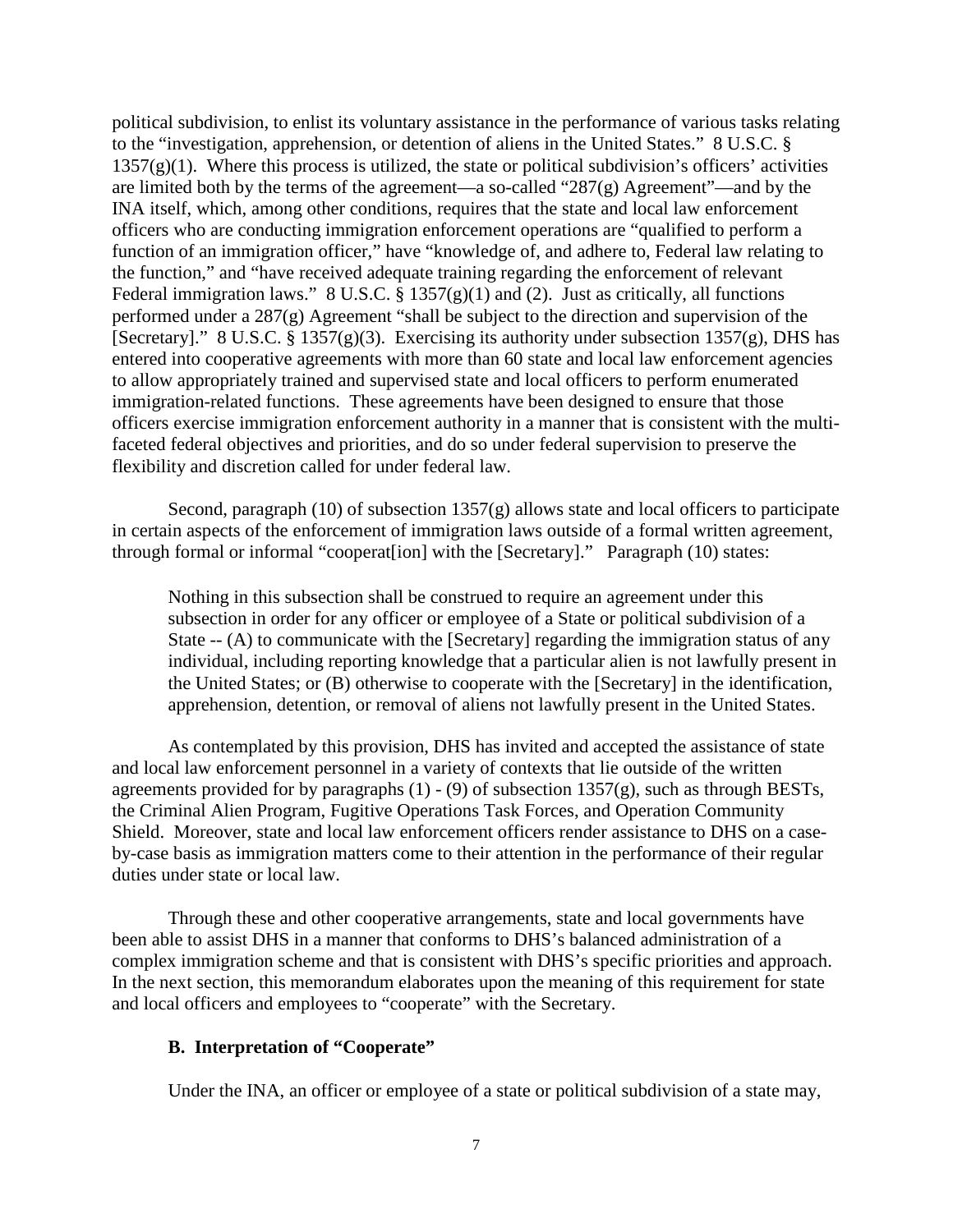without a written agreement with the Department, "cooperate with the [Secretary] in the identification, apprehension, detention, or removal of aliens not lawfully present in the United States." 8 U.S.C. § 1357(g)(10)(B). The term "cooperate" is not defined in Section 1357, but the content of the term follows from federal primacy in the administration and enforcement of the immigration laws and from the text and overall structure of the INA. Based on those sources, the Department interprets the term "cooperate" in subparagraph 1357(g)(10)(B) to mean **the rendering of assistance by state and local officers to federal officials, in the latter officials' enforcement of the INA, in a manner that maintains the ability to conform to the policies and priorities of DHS and that ensures that individual state and local officers are at all times in a position to be—and, when requested, are in fact—responsive to the direction and guidance of federal officials charged with implementing and enforcing the immigration laws.**

#### 1. Cooperation Requires Federal Primacy in Immigration Enforcement

Consistent with the Constitution's vesting of authority over immigration policy and regulation with the Federal Government and Congress's vesting of enforcement authority and discretion with the Secretary, DHS must have exclusive authority to set enforcement priorities and to determine how best to allocate DHS's resources. Federal primacy also requires that DHS be able to effectuate the enforcement discretion that the INA vests in the Secretary, and that state and local law enforcement officers systematically assisting DHS in enforcing the INA be in a position to conform to and effectuate that discretion as well. The INA's "cooperation" requirement means that a state or local government may not adopt its own mandatory set of directives to implement the state's own enforcement policies, because such a mandate would serve as an obstacle to the ability of individual state and local officers to cooperate with federal officers administering federal policies and discretion as the circumstances require. State or local laws or actions that are not responsive to federal control or direction, or categorically demand enforcement in such a way as to deprive the Federal Government—and state and local officers of the flexibility and discretion that animates the Federal Government's ability to globally supervise immigration enforcement, do not constitute the requisite "cooperation" within the meaning of 8 U.S.C. § 1357(g)(10)(B), even if the state or local government's own purpose is to enforce federal immigration law.

Against this backdrop, for state and local law enforcement officers to "cooperate" with the Secretary (within the meaning of 8 U.S.C.  $\S$  1357(g)(10)(B)) in rendering assistance to DHS officers, those officers must at all times be in a position to be—and, when requested, must in fact be—responsive to federal enforcement discretion, and their assistance must be rendered within any parameters set by DHS so that DHS can exercise control over enforcement and has the flexibility to respond to changing considerations.

> 2. The INA Confirms that Where a State or Local Government Would Participate Systematically in the Identification, Apprehension, Detention, or Removal of Aliens, the State or Local Action Must Be Responsive to Federal Direction

The text of the statute makes clear that state and local governments may not adopt and implement their own enforcement programs based on their own assessment of what is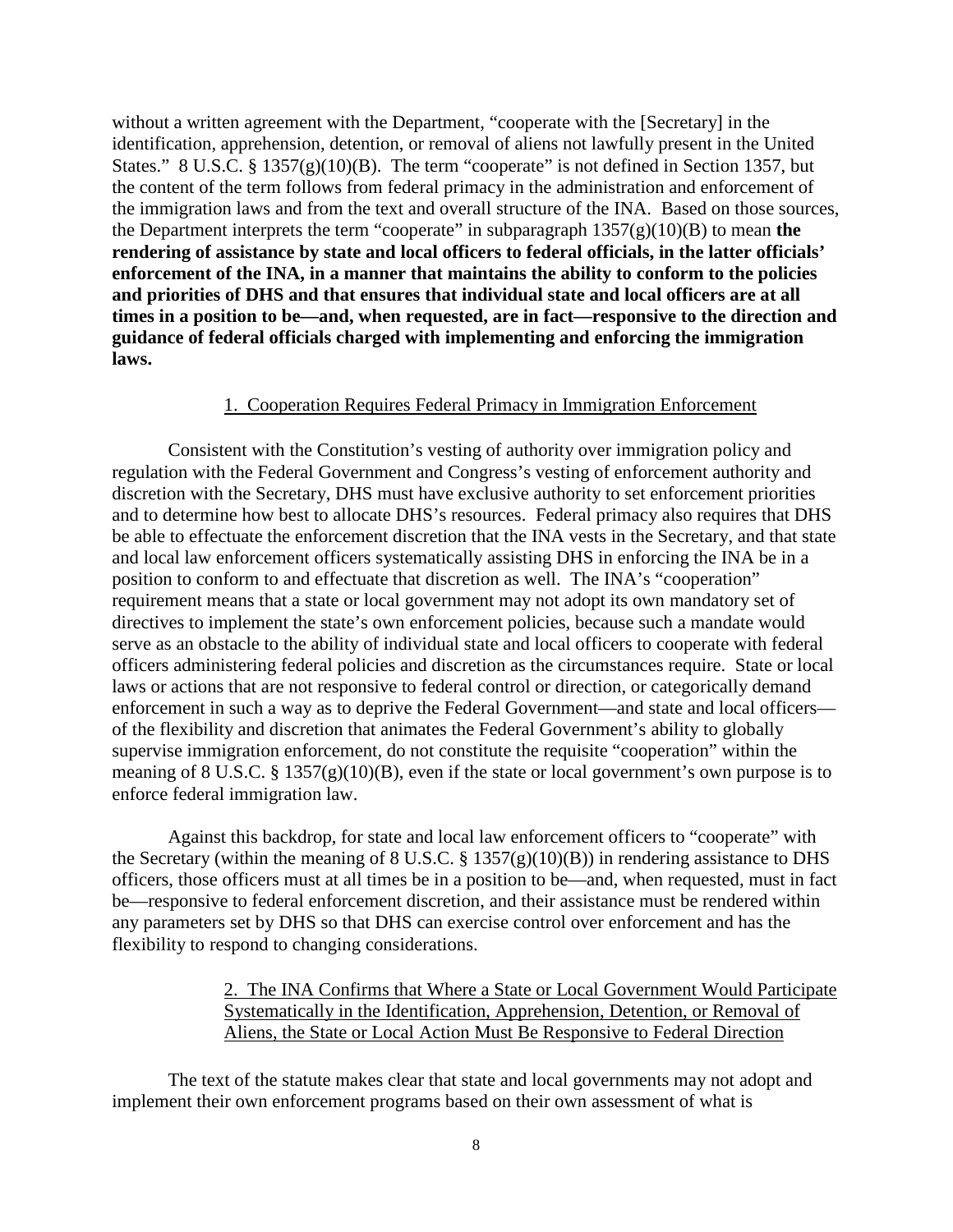appropriate for administering the INA, separate and apart from what the Secretary has established and oversees. Thus, 8 U.S.C. § 1357(g)(10)(B) refers to the states cooperating "*with the [Secretary]*" (emphasis added), the federal officer charged by Congress with the administration of the INA.

The requirement of some measure of federal control is also confirmed by paragraph  $1357(g)(10)$ 's reference to "cooperate ion" in the "removal" of aliens not lawfully present. It is clear that state and local officers have no authority to remove an alien from the United States, or to institute or conduct proceedings to that end. Inclusion of this function as part of the four-step enforcement process described in paragraph (10) of Section 1357(g) signifies that nature of "cooperation" that is required with respect to the process as a whole—with the Secretary having the leading and primary role.

This interpretation of "cooperate" is further confirmed by considering the statutory context in which the word "cooperate" appears, as well as the constitutional background against which the INA was enacted (wherein, as explained above, the Federal Government and not the states is assigned responsibility over immigration policy and foreign affairs). Subparagraph  $1357(g)(10)(B)$  concerns cooperation by state and local officers in the "identification, apprehension, detention, [and] removal of aliens not lawfully present in the United States." But this provision is part of a broader statutory scheme that balances this function (*i.e.*, removal of aliens not lawfully present) against numerous complementary or even competing aims, as noted above. When DHS acts to enforce restrictions related to the entry of aliens, it does so respecting these complementary and competing aims. The United States has ongoing relationships with foreign nations and is mindful as to how it exercises its immigration authority because of the potential consequences for those relationships, and because of the potential for foreign governments to take reciprocal or retaliatory measures against U.S. nationals abroad. State and local officers must retain the requisite freedom to conform to the discretion of federal authorities, so that they do not take actions that frustrate federal objectives and discretion and that any actions they do take are consistent with applicable conditions under federal law, regulations, and procedures.

In requiring "cooperation," the INA thus requires that a state or local law enforcement officer who assists DHS officers in their enforcement of the immigration laws must at all times have the freedom to adapt to federal priorities and direction and conform to federal discretion, rather than being subject to systematic mandatory state or local directives that may work at odds with DHS. Although a similar lack of receptiveness to federal priorities might pervade even a system that gives officers discretion, any such state or local government-directed mandate would necessarily function as a parallel or contradictory direction, in competition with the Secretary's direction, as to how to enforce immigration law, thereby eroding the federal government's exclusive authority over immigration enforcement. Where inconsistent with federal priorities, a mandatory directive would force the Federal Government to divert resources away from the enforcement priorities it has set. Even if a state or local mandatory directive matches the federal priorities in place at the time of adoption, federal priorities and the manner in which they are applied can, and do, change. In fact, over the past two years, the federal immigration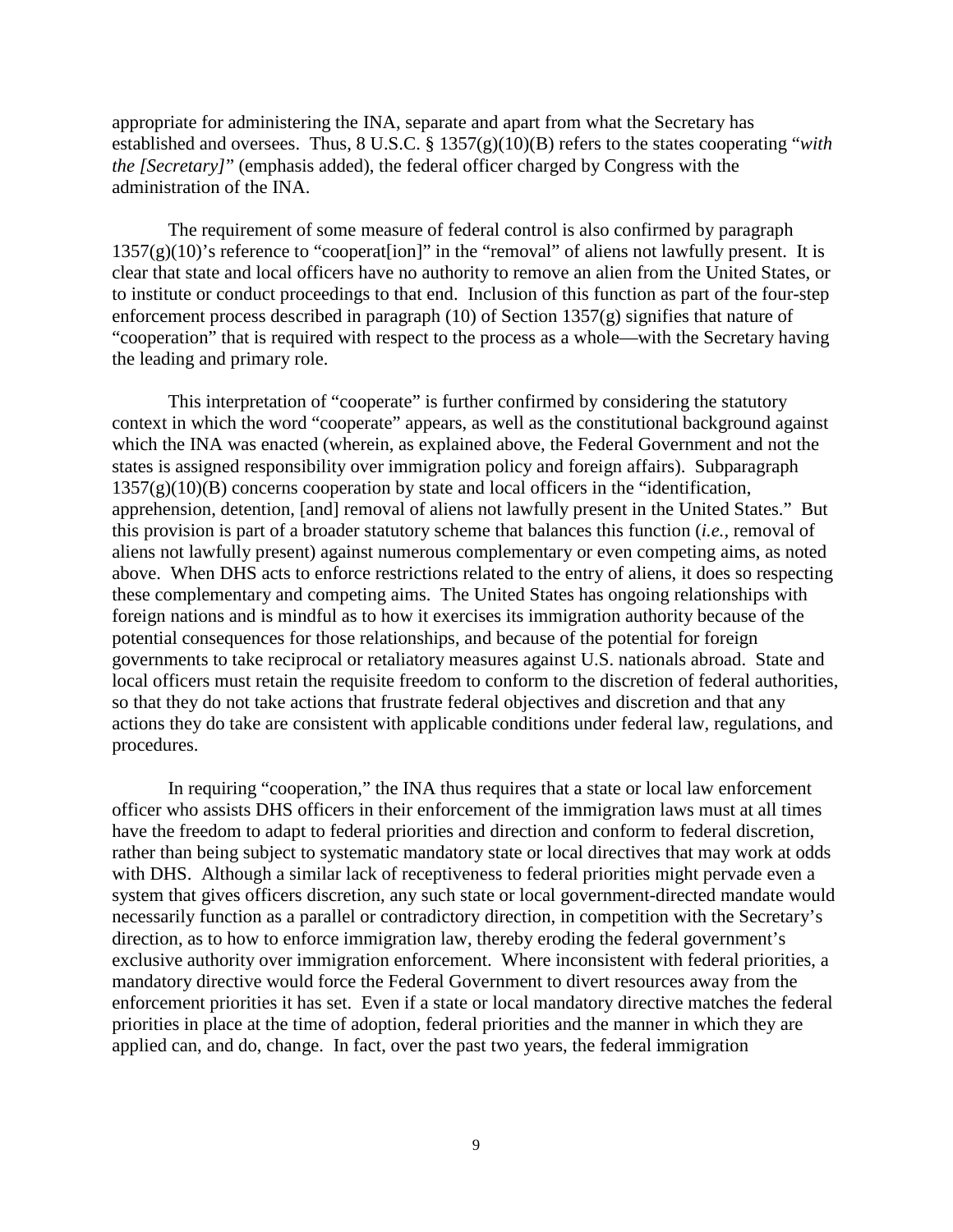enforcement priorities and the manner in which they are applied have been significantly revised.<sup>[8](#page-9-0)</sup> While any mandatory scheme raises these concerns, they are particularly pressing where state or local mandates are codified because such codified laws are by their nature more difficult to adjust to respond to changing priorities of the Federal Government.

#### 3. Cooperation is Not Limited to a Particular Form

The Federal Government may work with state and local governments in various ways, as it currently does, so their participation is not restricted to a particular form. The federal oversight role may range from express, direct involvement—such as DHS officers participating in a joint task force with state and local law enforcement officers—to implied, indirect involvement—such as DHS officers sharing information or general advice and guidance with state and local law enforcement officers. The "cooperation" requirement, however, does not necessarily require *ex ante* permission from the Federal Government for state and local law enforcement personnel to assist in immigration enforcement. Paragraph  $1357(g)(10)$  recognizes that formal authorization is not required before every instance of such cooperation. And the INA's requirement that the assistance rendered by state and local officers be cooperative or responsive to federal priorities and exercise of discretion likewise does not require affirmative authorization in advance or federal involvement in every single act of assistance. DHS may choose to confine its role simply to establishing a general program under which a state or local officers may act repeatedly in a manner that is consistent with that program and with the policy or direction set by the Federal Government as it relates to the program. And DHS may elect to invite and accept—as it traditionally has—individual instances of assistance by state and local officers that arise out of the performance of their regular duties under state and local law.

But to constitute genuine cooperation as contemplated by 8 U.S.C. § 1357(g)(10), state or local governments must not systematically act in a way that conflicts with the policies or priorities set by the Federal Government or limits the ability of the Federal Government to exercise discretion under federal law whenever it deems appropriate. States may not act with the aim or effect of altering the Federal Government's prioritization or balancing of different goals—such as by effectively compelling the Federal Government to address certain ends or by furthering those ends while disregarding others, or by attempting to frustrate the Federal Government's accomplishment of one end to advance other ends. In other words, when states attempt to act in the immigration arena, their actions cannot disrupt or interfere with the Federal Government's pursuit of its multiple, interrelated goals. Rather, for those actions to qualify as cooperation, they must assist the Federal Government in accomplishing its goals.

<span id="page-9-0"></span> 8 *See, e.g.*, Memorandum from John Morton, Director, U.S. Immigration and Customs Enforcement, titled "Exercising Prosecutorial Discretion Consistent with the Civil Immigration Enforcement Priorities of the Agency for the Apprehension, Detention, and Removal of Aliens" (June 17, 2011), available at [http://www.ice.gov/doclib/secure-communities/pdf/prosecutorial-discretion-memo.pdf;](http://www.ice.gov/doclib/secure-communities/pdf/prosecutorial-discretion-memo.pdf) Memorandum from John Morton, Director, U.S. Immigration and Customs Enforcement, titled "Civil Immigration Enforcement: Priorities

for the Apprehension, Detention, and Removal of Aliens" (Mar. 2, 2011), available at [http://www.ice.gov/doclib/news/releases/2011/110302washingtondc.pdf.](http://www.ice.gov/doclib/news/releases/2011/110302washingtondc.pdf)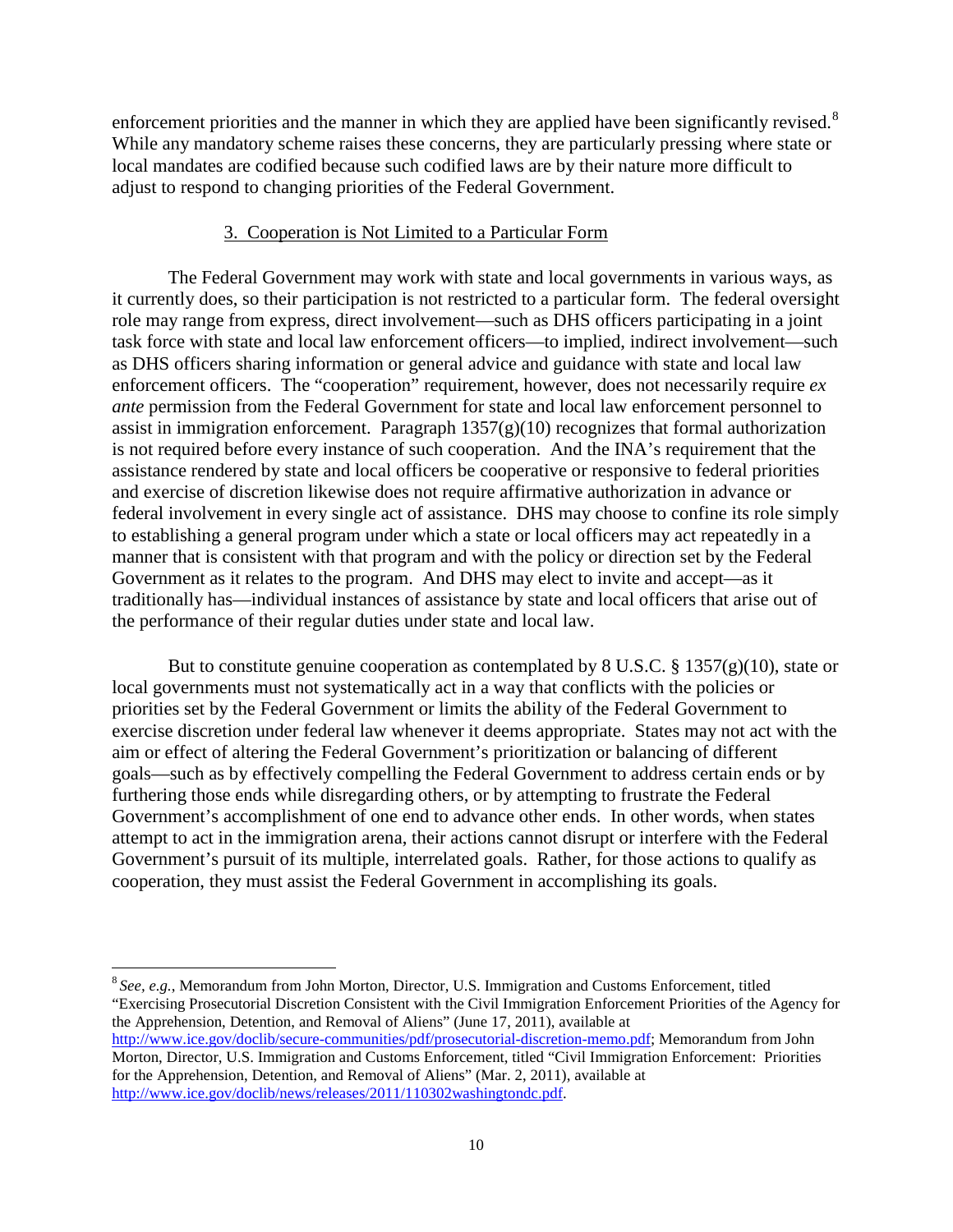#### 4. Communication with the Federal Government About Immigration Status

The provisions of the INA addressing communications by state and local officers with DHS are consistent with and reinforce the foregoing interpretation of "cooperate." Communications between state and local officers and the Secretary regarding the immigration status of an individual are addressed by both 8 U.S.C.  $\S$  1357(g)(10)(A) and 8 U.S.C.  $\S$  1373. State and local actions pursuant to these provisions that are taken in connection with assisting DHS in enforcement of federal immigration laws—and specifically, in connection with assisting DHS in the identification, apprehension, detention, or removal of unlawfully present aliens—as distinguished from the state or local government's own purposes, must, like actions taken pursuant to 8 U.S.C. § 1357(g)(10)(B), be done in "cooperation" with the Secretary. Neither provision gives state or local officials authority to use these communications in a systematic manner for the investigation and apprehension of aliens in ways that are not coordinated with and responsive to federal priorities and discretion.

Subparagraph  $(10)(A)$  of subsection  $1357(g)$  permits state and local officers "to communicate with the [Secretary] regarding the immigration status of an individual, including reporting knowledge that a particular alien is not lawfully present in the United States." This provision must be read in light of subparagraph  $1357(g)(10)(B)$ , which immediately follows and provides for state and local officers to "*otherwise* cooperate" with the Secretary, without a written agreement. Because the INA thus deems communications referred to in subparagraph (A) to be another form of "cooperation" of the sort referred to in subparagraph (B), the interpretation of "cooperate" set forth above applies equally to communications by state and local officers on immigration status (made pursuant to subparagraph  $1357(g)(10)(A)$ ) as it does to other state and local efforts to participate "in the identification, apprehension, detention, or removal of aliens not lawfully present in the United States" (pursuant to subparagraph 1357(g)(10)(B)).

 Section 1373 recognizes state authority to request information from the Federal Government "regarding the immigration status, lawful or unlawful, of any individual," and further obligates DHS to "respond to an inquiry by a Federal, State, or local government agency, seeking to verify or ascertain the citizenship or immigration status of any individual within the jurisdiction of the agency for any purpose authorized by law, by providing the requested verification or status information." 8 U.S.C. § 1373(b)-(c). Section 1373 thus permits state and local governments to make inquires on specific aliens and requires DHS to respond to such individual requests.

Section 1373 was enacted by Congress at the same time as paragraph 1357(g)(10), *see*  Omnibus Consolidated Appropriations Act, 1997, Pub. L. 104-208, §§ 133, 642 (1996), and therefore the two provisions should be read consistently with each other. *See Wood v. A. Wilbert's Sons Shingle & Lumber Co.*, 226 U.S. 384, 389 (1912) (separate parts of the same enactment should be read as to not conflict and should be construed such that "each [part has] its proper application, distinct from and harmonious with that of the other."). When these provisions are read together, 8 U.S.C. § 1373 ensures that no external restriction on the communications between government entities will prevent state and local officers from cooperatively assisting the Federal Government under 8 U.S.C. § 1357(g)(10). *See* 8 U.S.C. §  $1373(a)-(b)$ .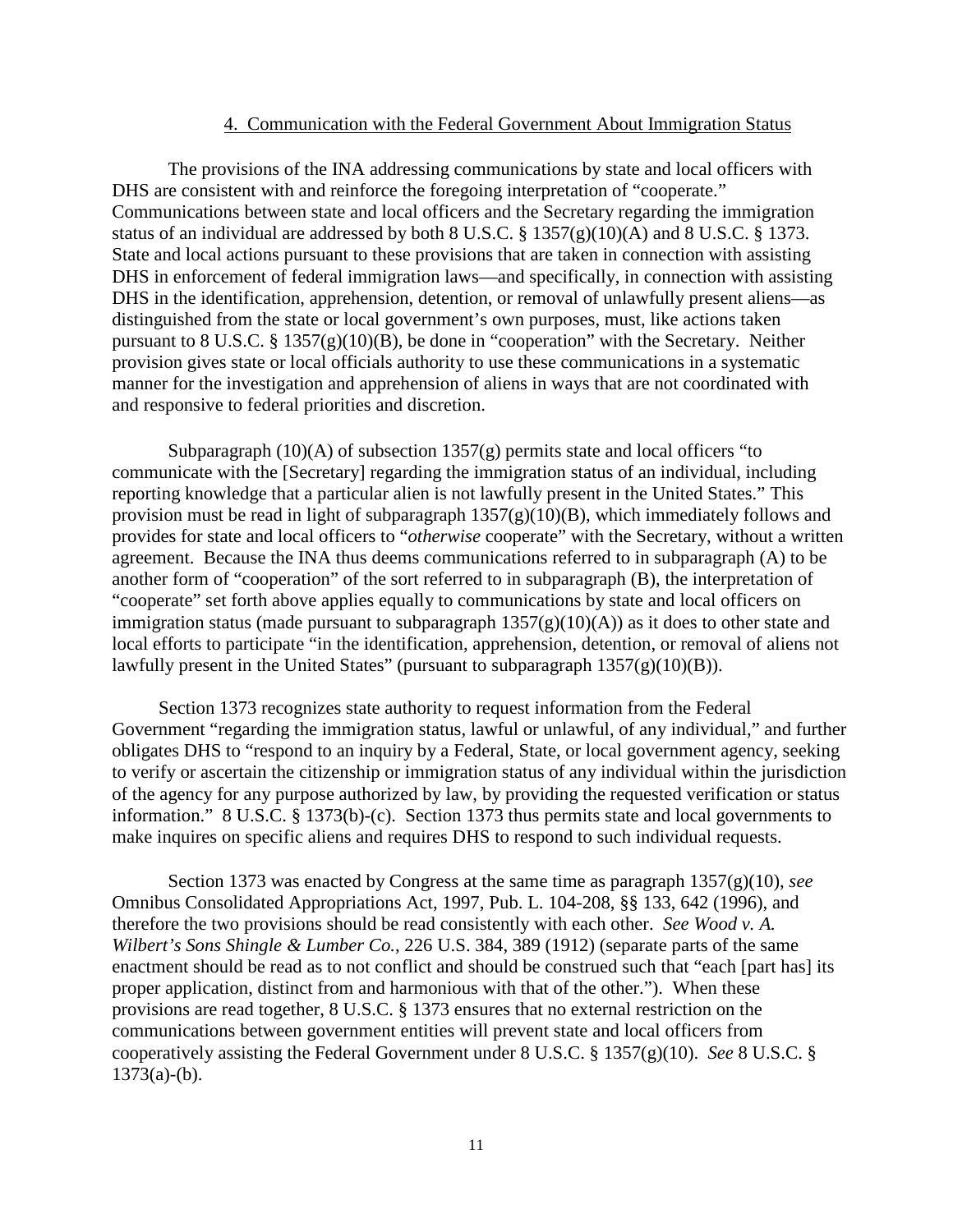Further, a state or local government may use the procedures described by subsection 1373(c) to promote *bona fide* state interests—for example, investigating identity fraud or ensuring eligibility for certain state benefits. But when a state or local government utilizes section 1373 to systematically assist in the "identification, apprehension, detention, or removal of aliens not lawfully present in the United States," such assistance efforts must be "cooperative" pursuant to the requirements of paragraph  $1357(g)(10)$ . In other words, while state and local governments are authorized under section 1373 to inquire into immigration status on individual cases, state and local governments cannot mandate the use of the procedures described by that section for purposes of enforcing the INA's immigration provisions in a manner that conflicts with policies and priorities of DHS. Any such state-directed mandate would function as direction designed to compete with the Secretary's direction as to how to enforce immigration law, thereby impermissibly challenging the Federal Government's exclusive authority over immigration enforcement, interfering with federal enforcement discretion, and forcing the Federal Government to divert resources away from the enforcement priorities it has set.

Finally, there is an important distinction between communication of alien-status information between a state or local government and DHS, and the original acquisition of information by the state or local officer from an individual. The terms "[t]o communicate" and "report" in 8 U.S.C.  $1357(g)(10)(A)$  encompass only the specific act of exchanging information with DHS; that provision does not, in itself, provide a state or local officer with additional authority to investigate an individual's immigration status so as to acquire information that might be communicated to DHS. Nor does 8 U.S.C. § 1373, by itself, provide the state or local officers with that additional authority. A state or local officer's ability to acquire such information as to immigration status, therefore, must derive from another source – for example, when the officer is acting pursuant to a written agreement or otherwise in cooperation with the Secretary under  $8 \text{ U.S.C. } \frac{8}{357(g)}$ , or when the officer learns of information incidentally in the performance of regular police functions.

### **III. PRACTICAL APPLICATION**

To better illustrate the application of the principles discussed above, including the definition of the term "cooperate" in 8 U.S.C. §  $1357(g)(10)(B)$  and the general immigration and preemption principles under which this statutory provision operates, below are some examples of state and local government actions categorized based on whether they are permissible or whether they would infringe on the Federal Government's authorities. In reviewing this list, there are several critical factors to bear in mind.

First, this is a *non-exhaustive* list that is intended to provide a select few examples of the above guidance in practice. The fact that a state or local government's contemplated actions do not have an analogue on this list does not have any bearing on whether such actions would be permissible cooperation or impermissible.

Second, a state and local government's actions always *must be considered in their precise context*. The below examples are hypotheticals that are divorced from any particular state or local statutory regime or operational practice. Merely because a state or local government takes some action that bears a resemblance to one of the examples below does not mean that the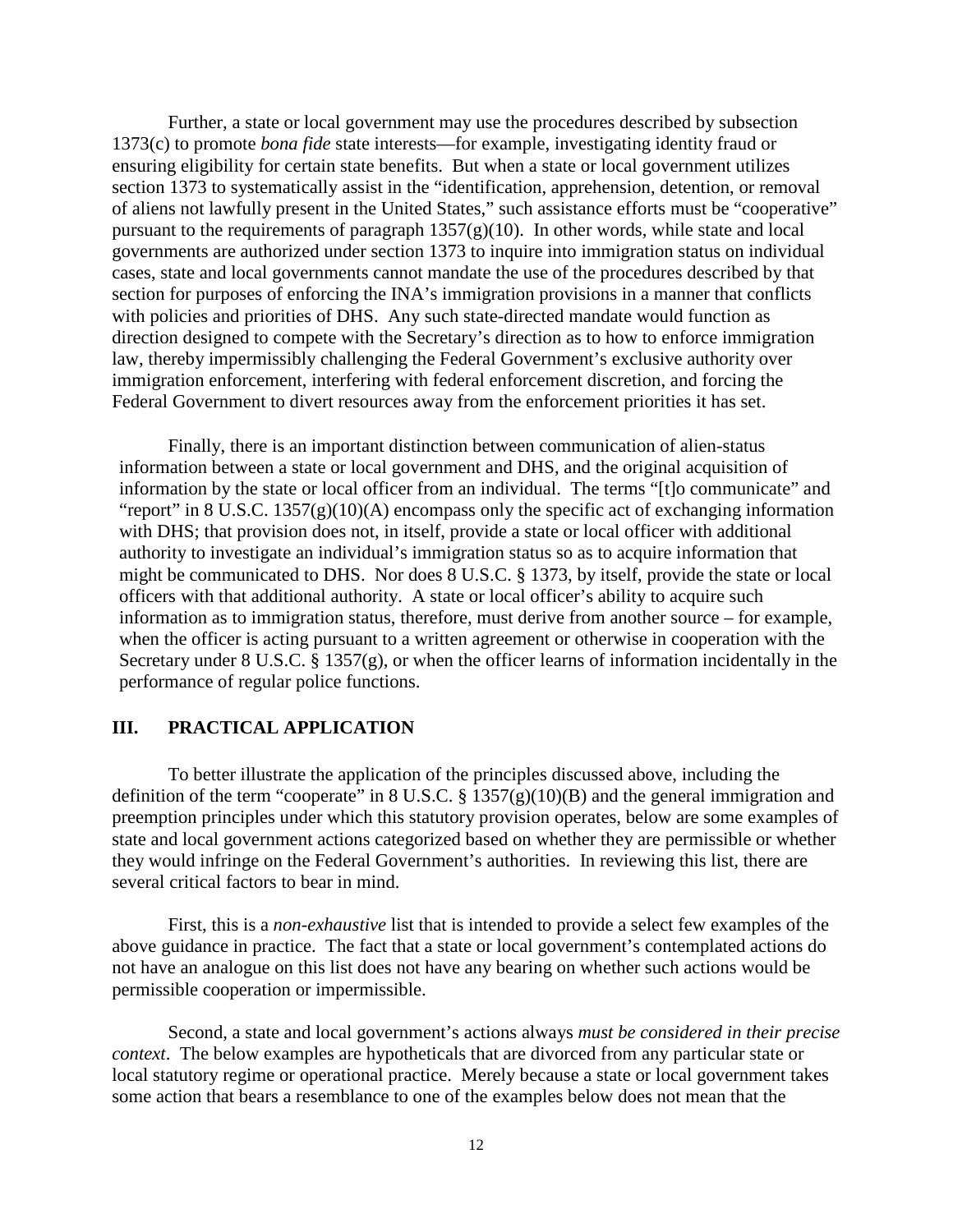Federal Government may not reach the opposite conclusion as to the permissibility of that state or local action based on the exact wording and structure of the statute in question, the relationship of that state or local action to other state or local actions, the impact of that state or local action on U.S. foreign affairs, or the means by which the state or local government acts in practice.

Third, the definition of "cooperate" in 8 U.S.C. §  $1357(g)(10)(B)$  as described above controls, not the examples below. A state or local government's actions must **maintain the ability to conform to the policies and priorities of DHS and ensure that individual state and local officers are at all times in a position to be—and, when requested, are in fact responsive to the exercise of direction and guidance of the federal officials charged with implementing and enforcing the immigration laws.**

# **A. Cooperation and Other Permissible Actions**

- State and local law enforcement officers participating in joint task forces with DHS immigration officers (among other possible U.S. and international partners), where one purpose of the task force includes identifying and apprehending individuals suspected of being in violation of federal immigration law.
- State and local law enforcement officers providing assistance to DHS immigration officers in the execution of a civil or criminal search or arrest warrant for individuals suspected of being in violation of federal immigration law—for example, by providing tactical officers to join the federal officials during higher risk operations, or providing perimeter security for the operation (*e.g.*, blocking off public streets).
- State and local governments providing state equipment, facilities, or services for use by federal immigration officials for official business.
- Where independent state or local law grounds provide a basis for doing so, state and local law enforcement officers seizing evidence or initiating a stop of an individual at the request of DHS immigration officers where the seizure or stop would aid an ongoing federal investigation into possible violations of federal immigration law.
- Allowing federal immigration officials access to state and local facilities for the purpose of identifying detained aliens who are held under the state or local government's authority, but who also may be of interest to the Federal Government.
- Where state government officials learn in the normal course of state business of possible violations of federal immigration law, referring those possible violations to DHS immigration officials on a case-by-case basis.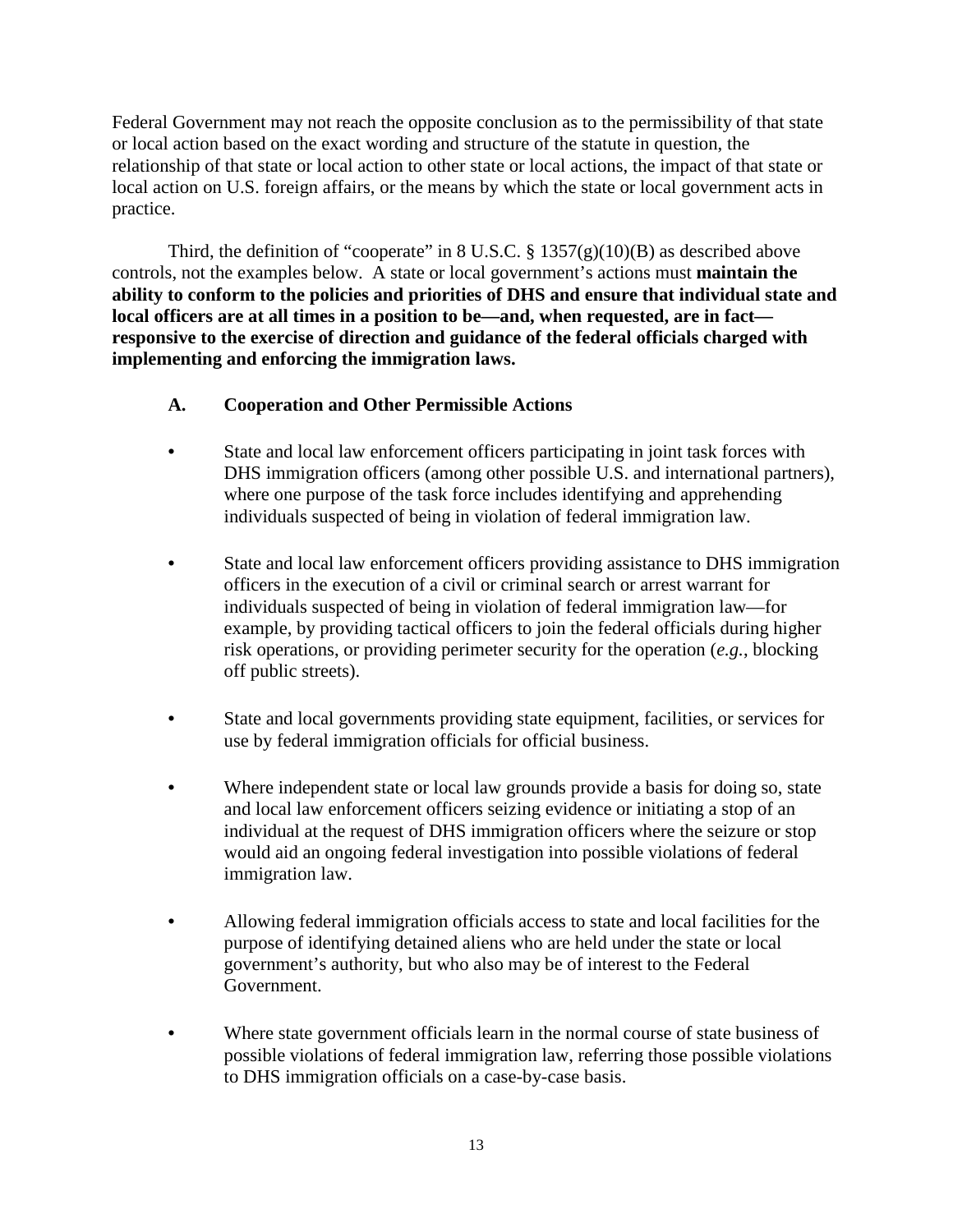- State or local governments sharing information related to immigration matters with DHS—whether this occurs by state or local governments utilizing standing information-sharing programs established by DHS, developing relationships with local DHS offices through which information is shared on a regular basis, or making calls to DHS on a case-by-case basis.
- A state or local government exercising certain immigration authorities delegated to it by DHS pursuant to a written agreement.

# **B. Impermissible Actions**

- State and local governments attempting to independently remove an alien from the United States or imposing sanctions on an alien due to a suspected violation of federal immigration law.
- State and local governments establishing programs under which aliens currently in foreign countries may seek permission to enter the United States, or state or local governments independently facilitating the entry of aliens into the United States.
- State governments mandating that state or local law enforcement officers inquire into the immigration status of a specified group or category of individuals.
- State governments requiring aliens, because of their status as aliens, to perform certain tasks or satisfy certain criteria that the INA and federal law neither requires nor expressly authorizes, in order for those aliens to avoid sanctions by state officials.
- State or local governments creating state prohibitions or imposing civil or criminal sanctions for conduct that is within the scope of the INA, even if not prohibited by the INA—for example, penalizing aliens present in the United States without lawful status, penalizing aliens who are in violation of federal registration requirements, or prohibiting aliens who do not have work authorization from the Federal Government to seek work within a state.
- State or local government officials consistently referring certain classes of individuals or matters to DHS for some action to such an extent as to risk burdening limited DHS resources and personnel either after being asked by DHS not to refer those matters or where such referrals fall outside of DHS priorities.
- State and local governments creating a program that authorizes aliens to work in their jurisdictions without regard to whether the aliens have work authorization from the Federal Government.
- State and local governments proscribing or penalizing the use of consular